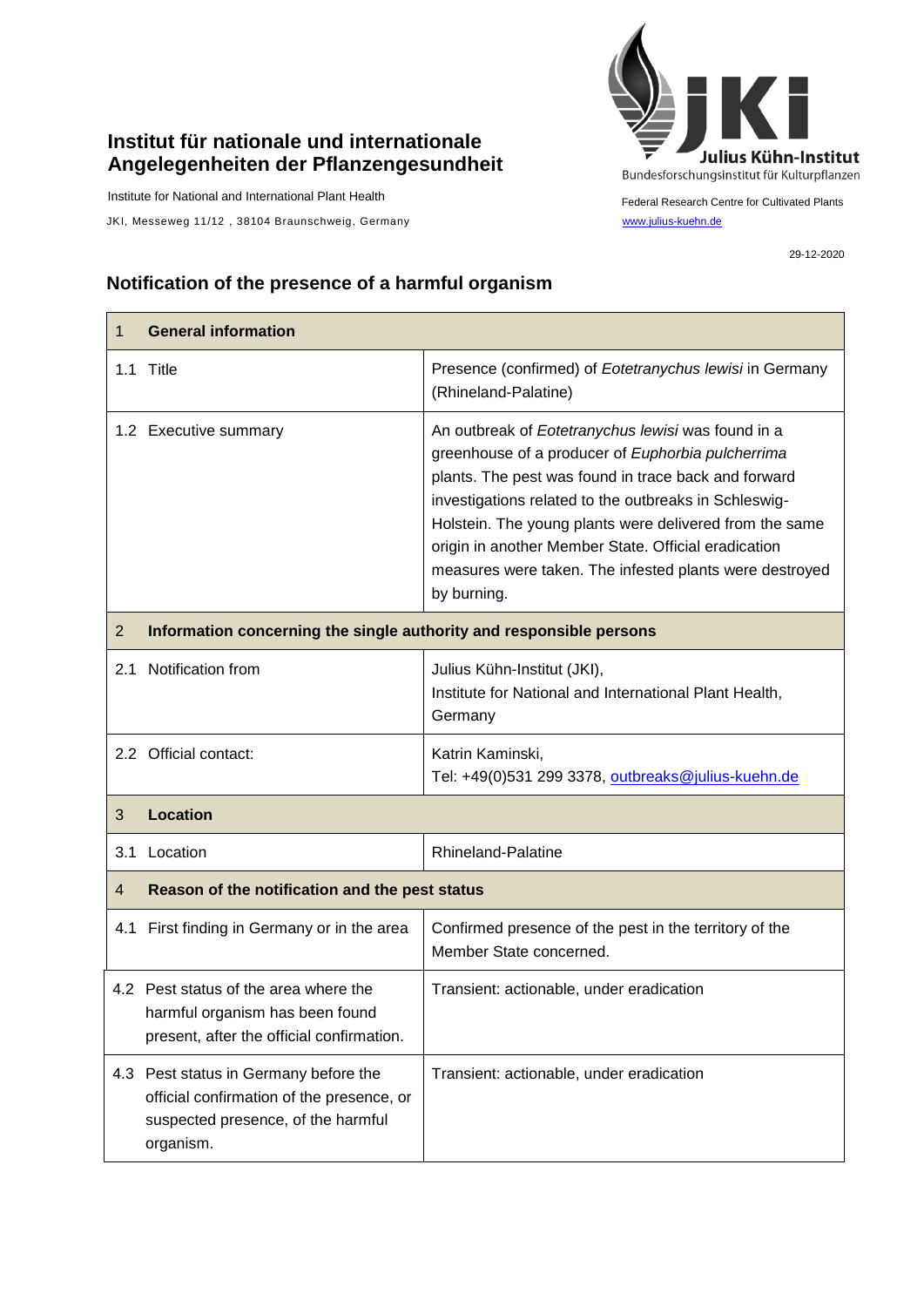|                | 4.4 Pest status in Germany after the<br>official confirmation of the presence of<br>the harmful organism. | Transient: actionable, under eradication                                                                                                                                                                |  |
|----------------|-----------------------------------------------------------------------------------------------------------|---------------------------------------------------------------------------------------------------------------------------------------------------------------------------------------------------------|--|
| 5              | Finding, sampling, testing and confirmation of the harmful organism                                       |                                                                                                                                                                                                         |  |
| 5.1            | How the presence or appearance of<br>the harmful organism was found.                                      | Trace back and forward inspection related to the specific<br>presence of the pest concerned.                                                                                                            |  |
|                | 5.2 Date of finding:                                                                                      | 25-11-2020                                                                                                                                                                                              |  |
|                | 5.3 Sampling for laboratory analysis.                                                                     | 25-11-2020                                                                                                                                                                                              |  |
|                | 5.4 Name and address of the Laboratory                                                                    | Landesamt für Ländliche Entwicklung, Landwirtschaft und<br>Flurneuordnung<br>Referat 43 - Saatenanerkennung, Phytopathologie<br>Müllroser Chaussee 54<br>15326 Frankfurt (Oder)<br>Germany              |  |
| $5.5\,$        | Diagnostic method                                                                                         | According to peer reviewed protocols.                                                                                                                                                                   |  |
|                | 5.6 Date of official confirmation of the<br>harmful organism's identity.                                  | 09-12-2020                                                                                                                                                                                              |  |
| 6              | Infested area, and the severity and source of the outbreak in that area                                   |                                                                                                                                                                                                         |  |
| 6.1            | Characteristics of the infested area<br>and its vicinity.                                                 | Physically closed conditions: greenhouse<br>Plant to be (re)planted or reproduced.                                                                                                                      |  |
|                |                                                                                                           |                                                                                                                                                                                                         |  |
|                | 6.2 Host plants in the infested area and its<br>vicinity                                                  | Euphorbia pulcherrima                                                                                                                                                                                   |  |
|                | 6.3 Infested plant(s), plant product(s) and<br>other object(s).                                           | Euphorbia pulcherrima (50000 pce.)                                                                                                                                                                      |  |
|                | 6.4 Source of the outbreak                                                                                | The outbreak was found in trace-back and forward<br>investigations related to the outbreaks in Schleswig-<br>Holstein. The young plants were delivered from the same<br>origin in another Member State. |  |
| $\overline{7}$ | <b>Official phytosanitary measures</b>                                                                    |                                                                                                                                                                                                         |  |
|                | 7.1 Adoption of official phytosanitary<br>measures.                                                       | Official phytosanitary measures have been taken. No<br>demarcated area established.                                                                                                                     |  |
|                |                                                                                                           | All greenhouses with plants from the same delivered lot<br>were blocked. After the confirmation of the pest all plants<br>were destroyed by burning and the concerned<br>greenhouses were disinfected.  |  |